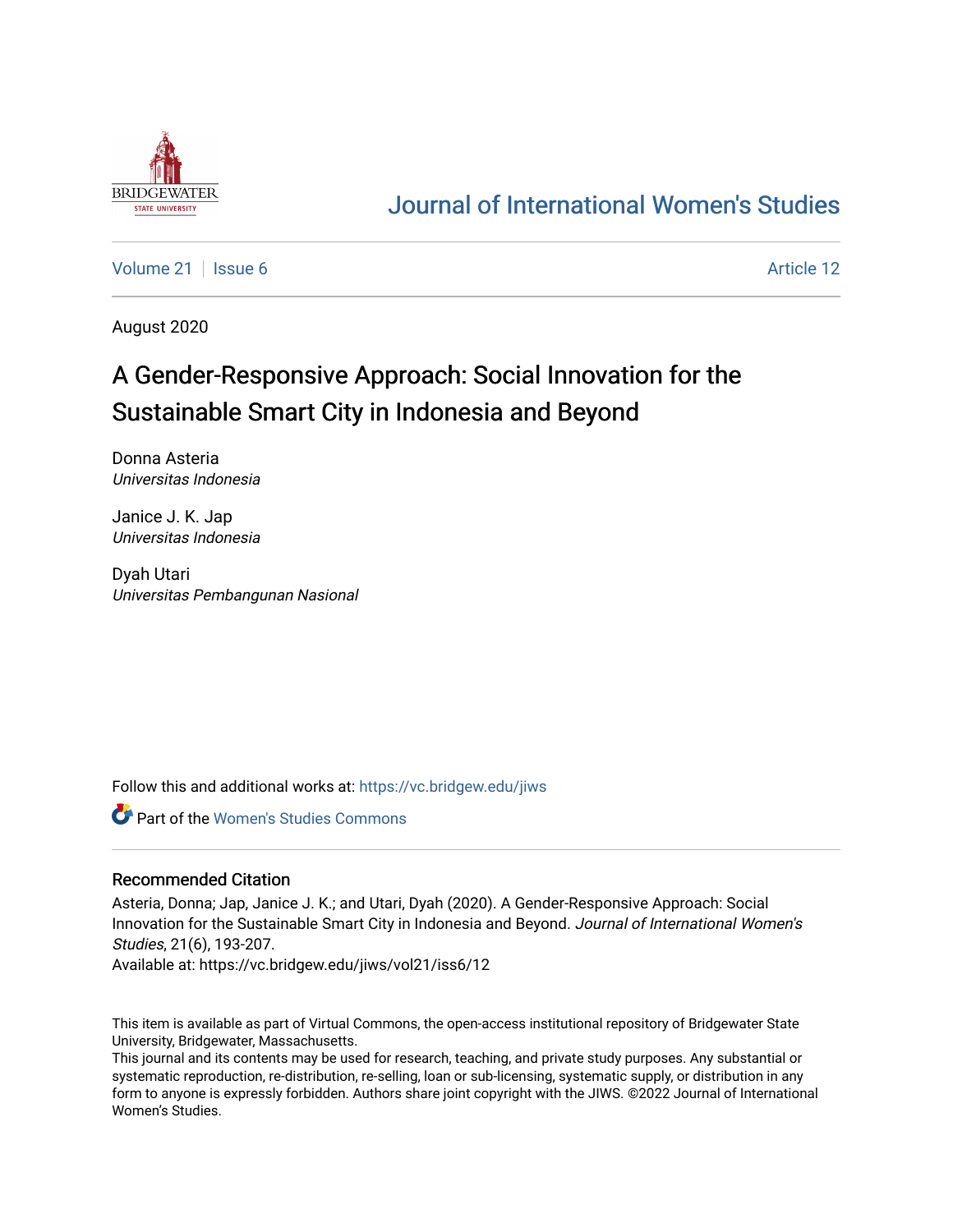#### Asteria et al.: A Gender-Responsive Approach for the Sustainable Smart City

This journal and its contents may be used for research, teaching and private study purposes. Any substantial or systematic reproduction, re-distribution, re-selling, loan or sub-licensing, systematic supply or distribution in any form to anyone is expressly forbidden. ©2020 Journal of International Women's Studies.

## **A Gender-Responsive Approach: Social Innovation for the Sustainable Smart City in Indonesia and Beyond**

By Donna Asteria<sup>1</sup>, Janice Jacob Kayan Jap<sup>2</sup>, Dyah Utari<sup>3</sup>

#### **Abstract**

The smart city has become one of the many ways to solve the problems of contemporary urban environments. The sustainable integration of technology, people and institutions is essential in urban planning. However, utilizing technology in city management with the Internet of Things (IoT) in smart cities will not be sustainable without ensuring that the community is prepared. The involvement of all societies and persons, as agents of implementation and technology users, requires a gender-responsive approach to social innovation in the urban management. With regard to this issue, the purpose of this paper is to describe the importance of the human aspect of technology orientation through a gender-responsive approach in social innovation for the sustainable smart city. The method used in this study is a combination of several data collection techniques, which are in the form of literature studies, online surveys, and structured interviews. The results show that in terms of planning and management of the city, it is necessary for all communities to achieve social justice by using gender responsive approaches. Social innovation done in smart cities requires an understanding of technology users through community empowerment, especially for women. Women and men should have equal rights and opportunities in the application of the technology. Therefore, various capacity building efforts for women must take place on multiple levels, with the integration and support from the collaboration of all stakeholders. This amounts to a paradigm shift in both the planning policies, regulation and management of smart cities. Cooperation among all parties is critical, whether in partnership or collaboration between government and private parties and other institutions that prioritize public services for the community. This study contributes a social learning framework in strengthening citizens' preparedness to participate in future smart cities.

*Keywords:* Gender responsive, Social innovation, Smart city, Internet of things (IoT)

<sup>1</sup> Donna Asteria is a lecturer in the Department of Communication Sciences, Faculty of Social and Political Sciences, Universitas Indonesia. The author has carried out research in gender studies since 2001. Her interest is related to her master's educational background in women's studies, also supported by her PhD in environmental science. She is also involved in women's empowerment activities, related to environmental management issues, community empowerment, environmental communication, and environmental education in gender perspective. email: [donna@ui.ac.id](mailto:donna@ui.ac.id)

<sup>2</sup> Janice Jacob Kayan Jap is a second-year environmental science student at Universitas Indonesia. She received a bachelor's degree in environmental science from University of Washington (UW) USA. In her previous research experience, she mostly did field works related to GIS mapping for UW Bothell's wetlands database as well as benthic bottom macroinvertebrates and algal bloom sampling for Washington State's annual stream and lake quality assessment. Currently, she is researching urban agriculture and its role in supporting urban sustainability in Jakarta.

<sup>3</sup> Dyah Utari is a lecture in the Faculty of Health Science, Universitas Pembangunan Nasional "Veteran", Jakarta. The author's research experience is on gender, occupational health and safety. Some recent research has focused on the issues of women and health which is one of the problems in developing countries.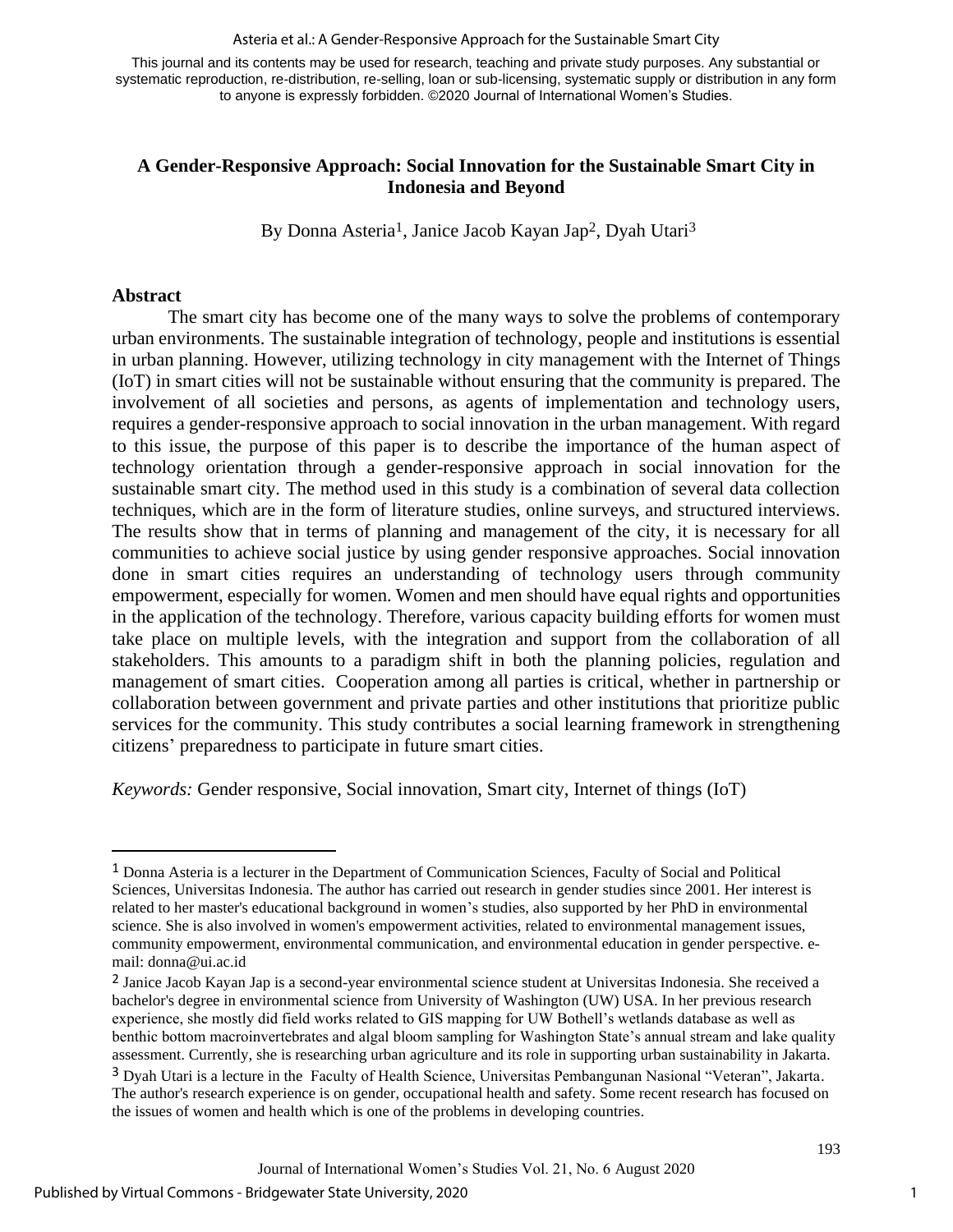### **Introduction**

One central issue of concern in today's urban communities with high population growth is that they do not mirror the development of industrialization at a comparable speed. A safe, healthy, and fair city is one of the goals of utilizing internet-based technology. This technology is also called the Internet of Things (IoT). Utilization of technology in urban management has the goal of facilitating public services and providing solutions to problems in urban areas. Angelidou (2014) has stated that smart city is a conceptual model with the use of human, collective activities and technological capital for urban development. The efforts of social and institutional revitalization in urban management, by creating a safe and prosperous city environment through the use of technology, will offer positive impacts, as well as improve the dynamics and social life of the public (public realms), especially for economic development.

In Indonesia, the implementation of the smart city in several cities began with the development of technology with broadband network and supporting infrastructure. In contrast to the region's potential, both natural and human resources cause a difference in emphasis and the focus of smart city planning. Plumb, Leverman & McGray (2007) argued that a smart city must improve the learning process in order to face competitiveness and to develop economic development in an urban area, including the local and global economy, in relation to the creative industry (as cited Nam and Pardo, 2011, p. 285). It is very important that the management of smart cities demands the development of knowledge from the community the as implementers and users of technology. Warnecke (2017) explained that there is a large gender gap in the access to technology. Women must have the same opportunities as men, including access to Information and Communications Technologies (ICT). This can enable women to access valuable information, consider a broader range of business opportunities, access wider markets, partake in educational programs, and share experiences as well as to gain mentorship from other women.

Planning a smart city requires the integration and collaboration of all agents for its development, both from communities, governments, to private parties. Future management decisions through learning must be seen as essential for all environmental conservation plans. The plan for environmental conservation in a city is a dynamic process. So far, researchers have focused on only one task to optimize protected areas. Therefore, there needs to be a shift towards a more adaptive approach to the conservation process that involves the participation of the community, especially women. By incorporating the learning process of technology in the conservation process, future conservation will be more effective reducing uncertainty. In the process of gender equitable technological distribution, the management of smart cities demands social innovation from the community. Without such participation of the community and equal distribution to women, the digital divide, which is in reality a gender divide, will not be overcome. Smart cities must develop gender sensitivity and awareness about the needs of women by using inclusion mechanisms. Urban management must proactively build bridges across inequalities between women and men in order for both genders to hold equal positions 4. Women also have the right to manage the natural environment in order to assist in the preservation of biodiversity and the ecological balance of the city. They must be permitted to exercise their rights to resource security. Reframing the smart city through this ecological and gender sensitive approach render it

2

<sup>4</sup> While this paper focuses on men and women, the authors are aware that there are multiple genders and that gender diversity is also an important issue in the gender-divide of technology. This paper focuses on the gap between women and men, without reducing women and men to biological essentialism, but it does not explore the inequalities of openly transgender persons or persons of multiple genders who exist on the margins in Indonesia.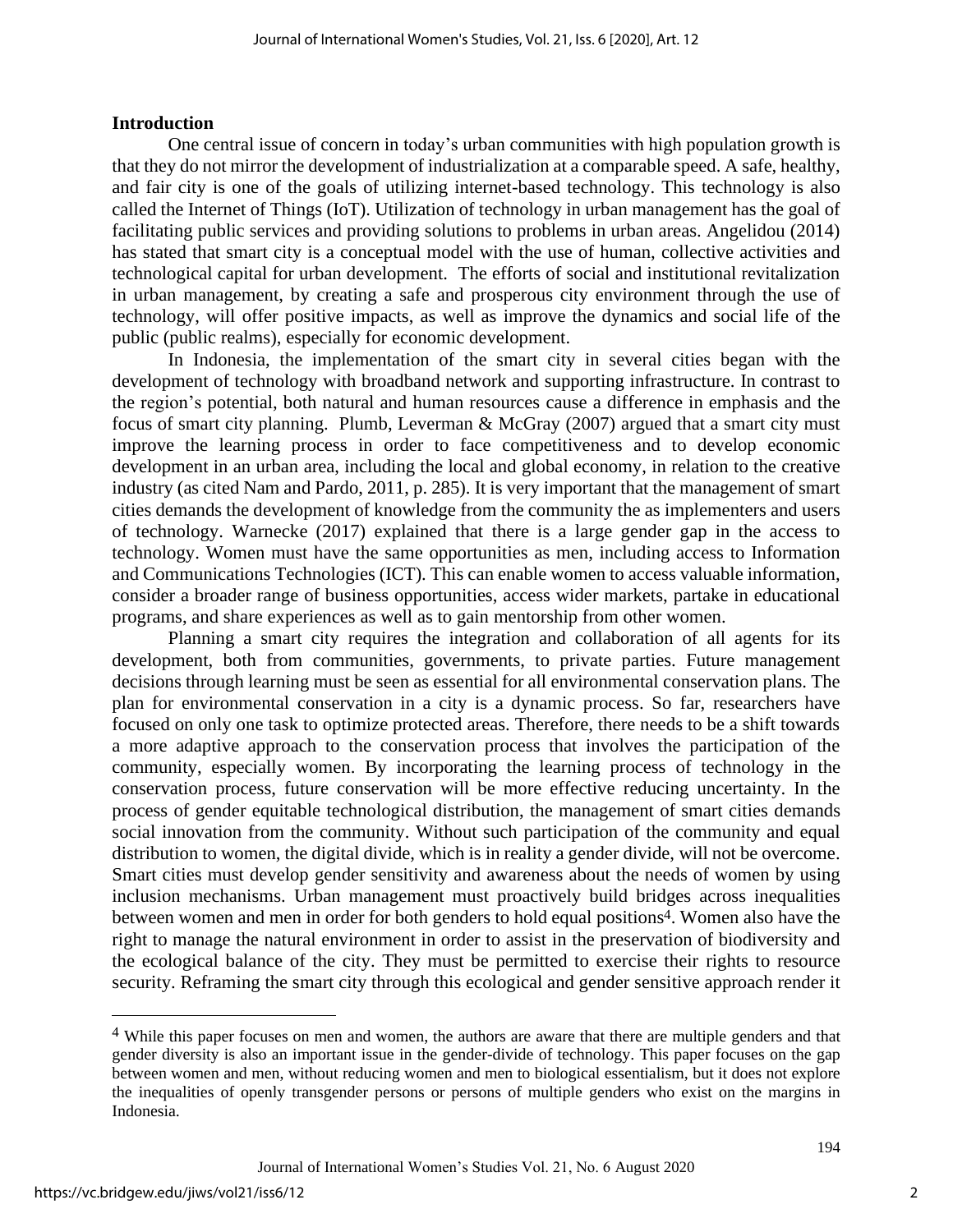safer and more accessible for women and girls. Asteria et al (2018), argued that inclusive, affirmative action approaches to education for women is likely to increase women's participation in watershed management contributing to environmentally friendly cities.

Although the management of smart cities prioritizes the use of technology for public services in environmental management, the process of adaptation and citizens' ability to use the technology are related to social innovation. With regard to the implementation of technology for the management of the city, the readiness of the community with digital literacy capabilities is critical (Utomo and Hariadi, 2016, p.174). Moreover, studies that use gender lenses related to social innovation still require elaboration because they are still limited in number. Saska-Crozier (2016) emphasizes this point, arguing that the development of social innovation programs should pay attention to aspects of gender equality and women's rights especially by engaging women's experiences with existing social innovations. Similarly, Kahler (2011) asserts that social innovation that uses gender analysis is needed in technological and non-technological studies related to social innovation. The purpose of this paper is to describe the importance of a genderresponsive approach in social innovation to design sustainable smart cities*.* The contribution of this study is as a social learning framework in strengthening people's readiness to participate in smart city planning. Centering human equality must be the main orientation in smart city management, especially for access to and power sharing opportunities for women.

#### **Analytical Framework**

The central analytical lens in this paper is the application of a social learning framework through a social innovation approach, which centers citizen empowerment in access to and use of technology in overcoming social and environmental problems. The concept of empowerment through social innovation strengthens the basic needs of individuals. Subsequently, a gender responsive approach provides an opportunity for developing women's abilities, knowledge and adaptation of innovations for the management of smart cities.

#### *The Smart City and Sustainability*

The concept of sustainability of a city is related to smart cities. Smart cities have a vision to achieve a sustainable urban environment and to overcome problems by utilizing technology. The discussion of sustainable cities must explore the relationships among economic, social and environmental issues (Ahvenniemi et al., 2017). Although Jong et al. (2015) focus more on socioeconomic aspects, we argue that social justice and greener environmental conditions cannot be overlooked or minimized.

The definition of smart city has many variations with an emphasis on models, frameworks and tools or ways of managing cities using technology. Yigitcanlar and Baum (2008) and Caragliu et al. (2011) explain that technology of information and communication networks in smart cities can improve the competitive advantages of the city (cited in Trindade et al., 2017). According to the Institute of Electrical and Electronics Engineers (IEEE), (Smart Cities.org 2016), the characteristics of a smart economy are: smart mobility, smart environment, smart people, smart living, and smart governance in a smart city. With regard to the reference above, Lombardi, Giordano, Farouh and Yousef (2012) related the six components of a smart city with different aspects of urban life. All aspects of the smart city must be integrated to produce a secure and sustainable environment.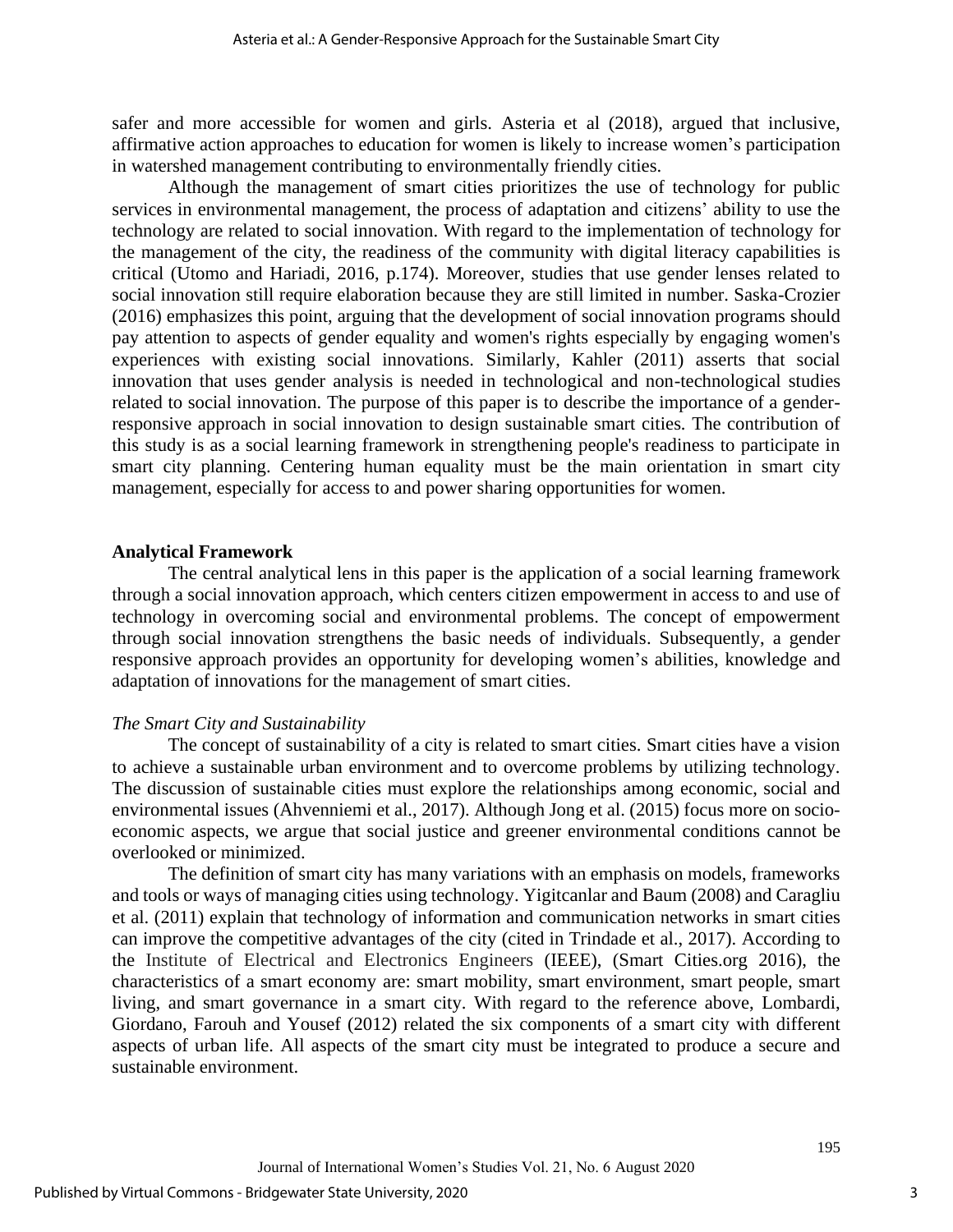Governments should adopt a paradigm of governance of the city centering the principles of humanity, justice, transparency, accountability, and responsible commitment through the utilization of ICTs and e-Government. Attention to disadvantaged areas should ensue by increasing the productivity and empowerment of communities through inter-regional linkages supported by equitable management of resources. In smart city management, ASCIMER (2017) also examined aspects for smart city implementation and governance frameworks and strategies by classifying manageable areas for the development of each dimension of the characteristics of smart cities. The areas of each dimension can be seen in Figure 1. The characteristics of smart government include four areas of achievement: 1) participation, 2) access to information and transparency, 3) multilevel government, and 4) public and social services. The characteristics of the smart economy in the areas of innovation are entrepreneurship, local and global interconnectedness, productivity, and flexibility of labor market. Industries that take advantage of the development of information and communication technologies will increase business opportunities and anticipate market competition through entrepreneurship development, improve community productivity, and seek interconnection in local and global areas. The characteristics of smart mobility include traffic management, public transport, ICT infrastucture, logistics, accessibility, clean and non-motorised options and multimodality. Subsequently, characteristics of a smart environment include network and environmental monitoring, energy efficiency, urban planning and urban refurbishment, smart building and building renovation, resources management, and environmental protection. The characteristics of smart people include digital education, creativity, ICT enabled working, community building and urban life management, and inclusive society. Finally, characteristics of smart living are tourism, culture and leisure, healthcare, security, technology accessibility, welfare and social inclusion, as well as public space management. The development of cultural facilities is also important to create more creative urban conditions and support the learning process of the community.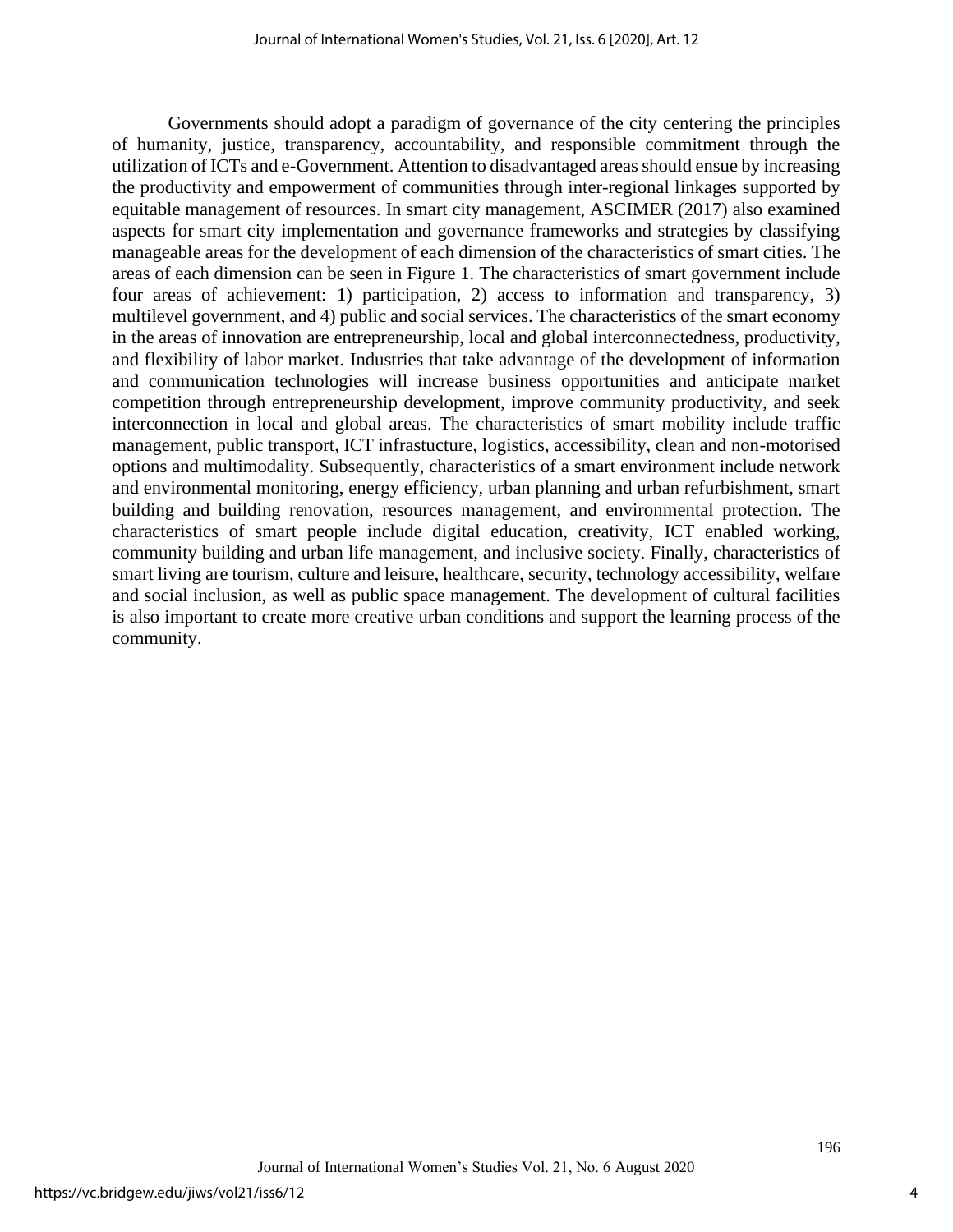

**Figure 1. Aspects in characteristic dimensions of smart city**

(Source: ASCIMER, 2017)

With regard to Lombardi et al. (2012), IEEE (2016) and ASCIMER (2017), a smart city has three dimensions: technology, human, and institutions factors as elaborated by Nam and Pardo (2011) in Figure 2 below.

## **Figure 2. Fundamental component of a smart city**



(Source: Nam and Pardo, 2011)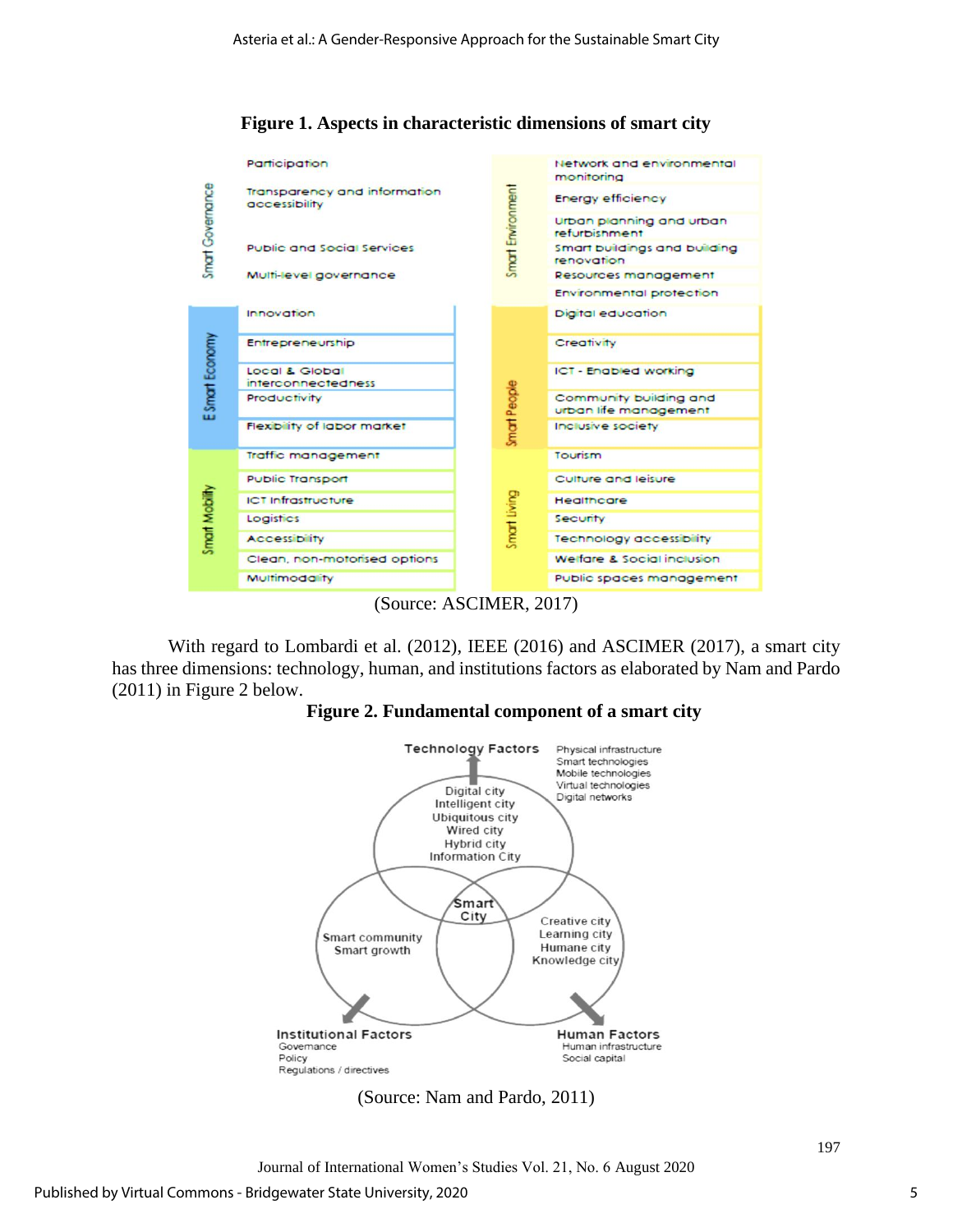The classification of the smart city centering gender equity and human well-being depends upon social learning and education access. Technology alone will not automatically transform and improve city life. The interaction between people in the city is the key to urban management. Increasing capacity building in the smart city can improve citizens' access to education and access public service easily without barriers. It can erase gaps in access to technology based on inequalities of race, religion, gender, education, and disability among other marginalities. Social learning is an important part of digital literacy, avoiding the digital divide and to using digital technologies. Education and capacity building actions should develop digital knowledge that facilitates a learning environment and improves digital technology training in multilevel of sectors such as schools, organizations, institutions and industries. This relates to learning communities as in Villaluz et.al (2018).

According to Dhingra and Chattopadhyay (2016), there is a relationship between the smart city and the sustainable city: sustainability is a goal to be achieved in an adaptable, reliable, scalable, accessible and resilient way. Strategies to improve the quality of life including economic growth for better employment opportunities and improved well-being depend on the efficient delivery of basic services and infrastructure such as public transportation, water supply and drainage, telecommunication and other utilities. All help improve citizens' abilities to address and participate in environmental management issues including climate by providing an effective regulatory and local governance mechanism ensuring equitable policies (as cited in Trindade et al., 2017).

## *Social Innovation and Empowerment*

Although the study of social innovation is not new, lack of collaboration between academia and practical implementation of academic ideas remains (Saska-Crozier 2016). There are multiple, diverse definition of social innovation (as cited in the Amanatidou et al., 2018; Edwards-Schachter & Wallace, 2017; Howaldt & Hochgerner, 2018; Van der Have & Rubalcaba, 2016). Here, we emphasize the relationship between empowerment and social change as defined by the European Commission/European Union (Fougere et al. 2017). Social innovation requires not only the innovations outlined above regarding wide distribution of cost-effective, environmentally sound social services and cost effectiveness, but also improvements in civil society through empowering individuals and groups in the community (both in the regional scope and social change in general). In general, social innovation leads to transformative social innovation (TSI) (Avelino et al 2017; Schröder and Krüger, 2019). Howaldt et.al (2017) have argued that the existence of a mechanism for social change is related to social innovation through learning, variation, adaptation, cooperation, and institutional change. To achieve social needs, development can be in the form of education with a life-long learning approach (Schröder and Krüger, 2019), community development in emissions control and community energy initiatives (Pesch, Spekkink, and Quist, 2018), conservation of flora and fauna, micro credit through social entrepreneurship, online volunteering and various other innovations.

The use of social innovations is usually related to leadership and cultural change, as well as capacity-building activities. Westley and Antadze (2010) have argued that social innovation is a complex process of introducing new products and ideas for their use. The activity of social innovation process impacts social change across society. Brandsen et al. (2016) stress the collaborative aspect of social innovation in the co-design and implementation of solutions to social problems, particularly at the local level. Moreover, according to social innovation theory, coproduced solutions are assumed to have positive societal effects, either through increasing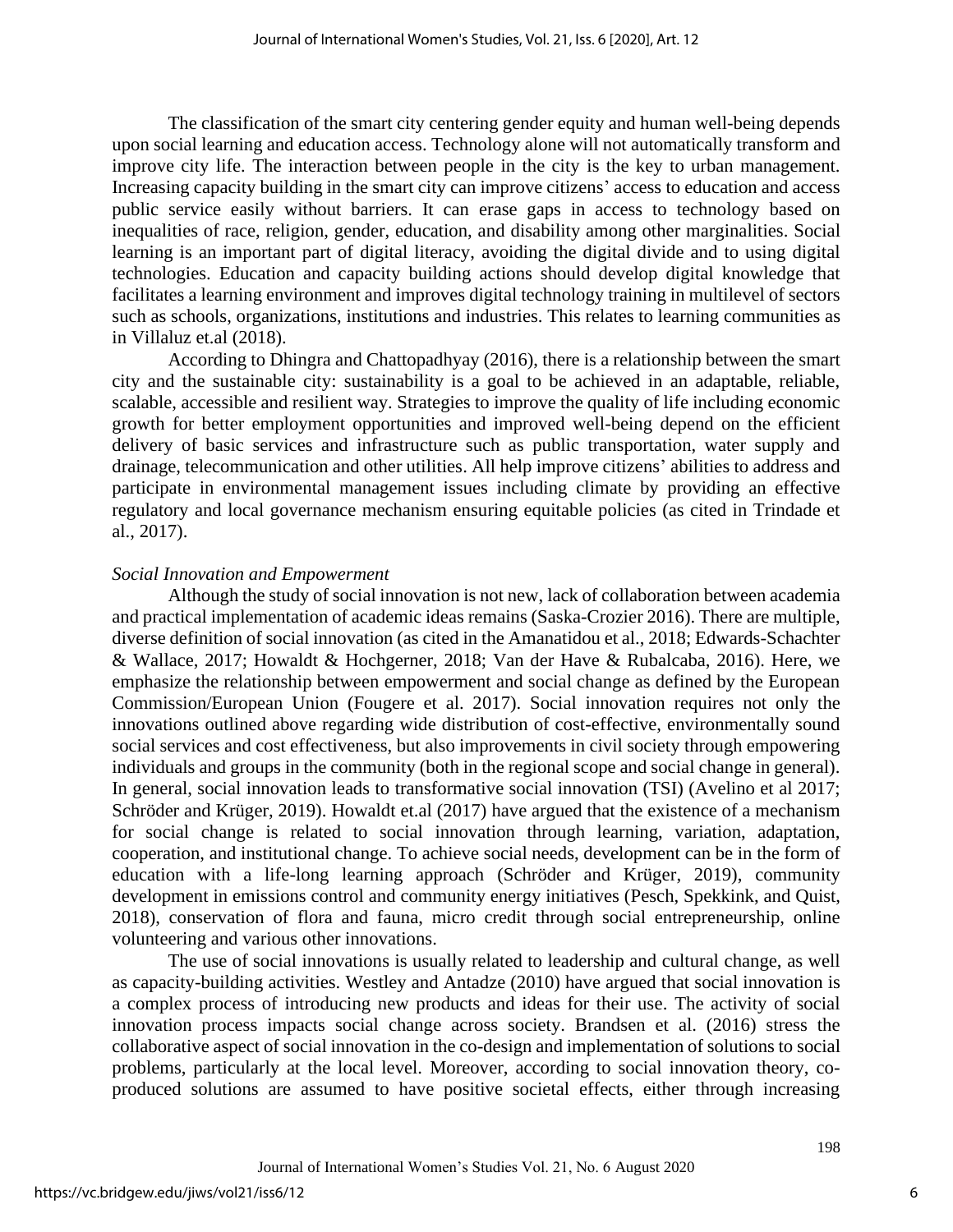aggregate utilitarian value, or by empowering citizens in the innovation processes (Ayob, Teasdale & Fagan, 2016). The concept of social innovation that reframes social networks enables less powerful actors with a greater understanding of social problems to co-design new solutions (Farmer et.al., 2018). Therefore, social innovations bring new ideas as solution to social needs. In other words, innovations must be good for society and improve society's capacity to take action for participation (BEPA, 2011, p. 33).

Social innovation is the key to achieve peoples' capacity in innovation adaption to reach more people, organizations and social networks across the city. Social innovation also requires a variety of actors, as agent of social innovation (Westley and Antadze, 2010) and in capacity building of social innovations. Education prepares citizens to adapt the technology in smart city management. The involvement of stakeholders in the development of social innovation is needed to achieve social change, including the government, private groups or profit sector groups, nonprofit groups, including individuals and communities (Mizuno et al, 2018). To develop social innovation, cooperation and partnerships are needed from various stakeholders (Schröder and Krüger, 2019).

With respect the existence of social change actors, women have a strategic role to play in making changes and shaping innovations. However, Lindberg and Forsberg (2015) found that there is a gendered knowledge gap in social innovation. According to several studies, women have limited access to technology, and more research needs to be done to explore the ways in which technology itself is gender biased. Thus, through social innovation, empowering women through education can improve knowledge, skills, and access to innovation, for both technological and non-technological. Saska-Crozier (2016) and Kahler (2011) argued that social innovation requires the creation of values by adding women's concerns, enabling women to develop innovations according to their needs and social roles, including finding ways for women to become more financially independent (Kahler, 2011).

#### *Gender-Responsive Approach*

A gender-responsive approach [\(www.endvawnow.org,](http://www.endvawnow.org/) 2018) addresses gender norms, roles and inequalities in urban planning, to create gender equality. Sustainable smart city management requires the involvement of all communities, including women in urban planning and management. Their participation in as community involvement must consider women's living environments and the conditions of their lives. Women should be engaged in city development plans at all levels to improve women's quality of life, and social roles especially in education, health, economy and politics.

Gender in urban planning is in line with Sustainable Development Goals (SDGs) number 11, with emphasis on making cities and urban settlements inclusive, safe, resilient and sustainable. It is intrinsically linked to goal number 5 on gender equality and empowerment for all women and girls (www.un.org, 2015). Point 5.5 elaborates on the need to ensure women fully participate effectively and equally within opportunities for leadership at all levels of decision-making in the political, economic, and public fields. Moreover, point 5.a ensures women to have equal rights to economic resources and access to ownership and control over land and other property forms, financial services, inheritance, and natural resources, in accordance with national law. Point 5.b also addresses an increase in their active use of technology, especially information and communications technology to promote women's empowerment. Moreover, goal number 11 is also related to the development of the smart city, which is about making cities inclusive, safe, resilient and sustainable. Point 11.6, regarding reduction of the city's environmental impacts per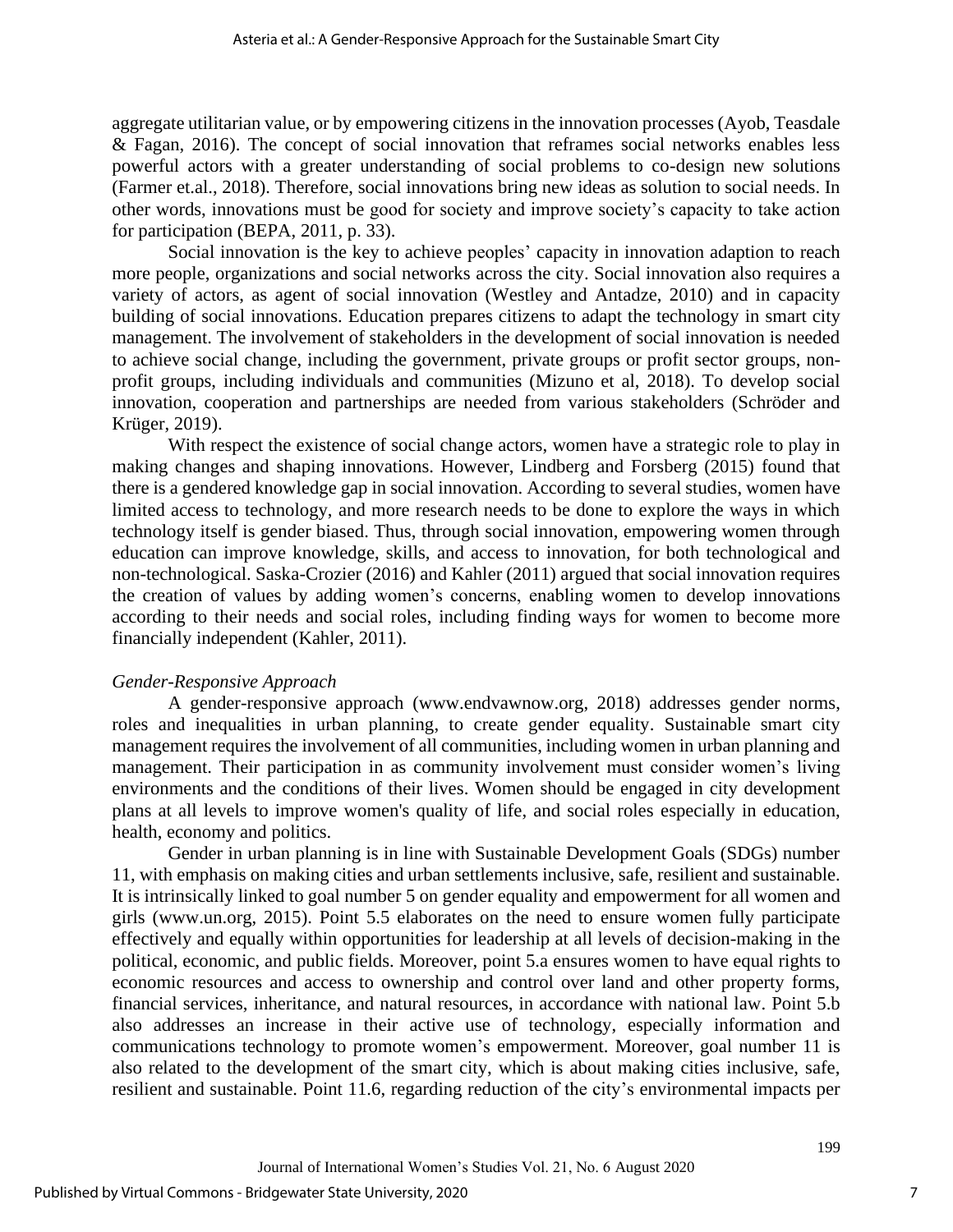capita, demands paying special attention to the management of air quality, municipal waste and other forms of waste. Point 11.7 is also relevant, which is to provide universal access to safe, inclusive and accessible conditions, green open spaces and public spaces, especially for women and children, the elderly, and disabled groups (www.un.org, 2015). Furthermore, it is important in global standards of sustainable urban development to be secure, positive, respectful, and provide safe places for all people to live and work in the city without fear of violence or intimidation. These needs to be done in order to achieve social justice in the city.

Based on the review above, a gender responsive perspective is an approach related to gender issues in planning and managing smart cities. While social innovation is a part of technology education, digital literacy is the basis for smart city management, because the readiness of the community as city management actors and technology users is fundamental in the development of the sustainable smart city.

## **Method**

We used a combination of several data collection techniques, including analysis of the literature, online surveys, and structured interviews. We harnessed an integrative literature review (Whittemore and Knafl, 2005), analyzing various articles related to sustainable city development, the gender-responsive approach, social innovation, and the smart city.

Data collection of an online survey included 50 female respondents in Jakarta and had accessed the internet (as a form of communication technology used to access smart city programs). Data collection was conducted in Jakarta because Jakarta has implemented smart city programs since 2014, with the application of QLUE, Jakarta.go.id, Lapor.go.id, and the use of social media as a public service facility in Jakarta. We used convenience sampling and descriptive statistics for analysis, followed by structured interviews with four women respondents based on their active use of technology to manage their environments and disseminate information for environmental management in their communities. Data from interviews were analyzed through the coding process and analyzed by data confirmation.

#### **Results and Discussion**

#### *Women's capability to access technology in the smart city*

Because we distributed the survey through the internet, women were familiar with the use of technology. However, out of 50 respondents, only 40% accessed applications from smart city programs. They are aware of smart city programs in Jakarta from news on television and online news on the internet. In Figure 3, 48% of respondents were 41-55 years old, and almost all of them, housewives. Of the respondents between 25-40 years, 46% mostly work part time as private employees.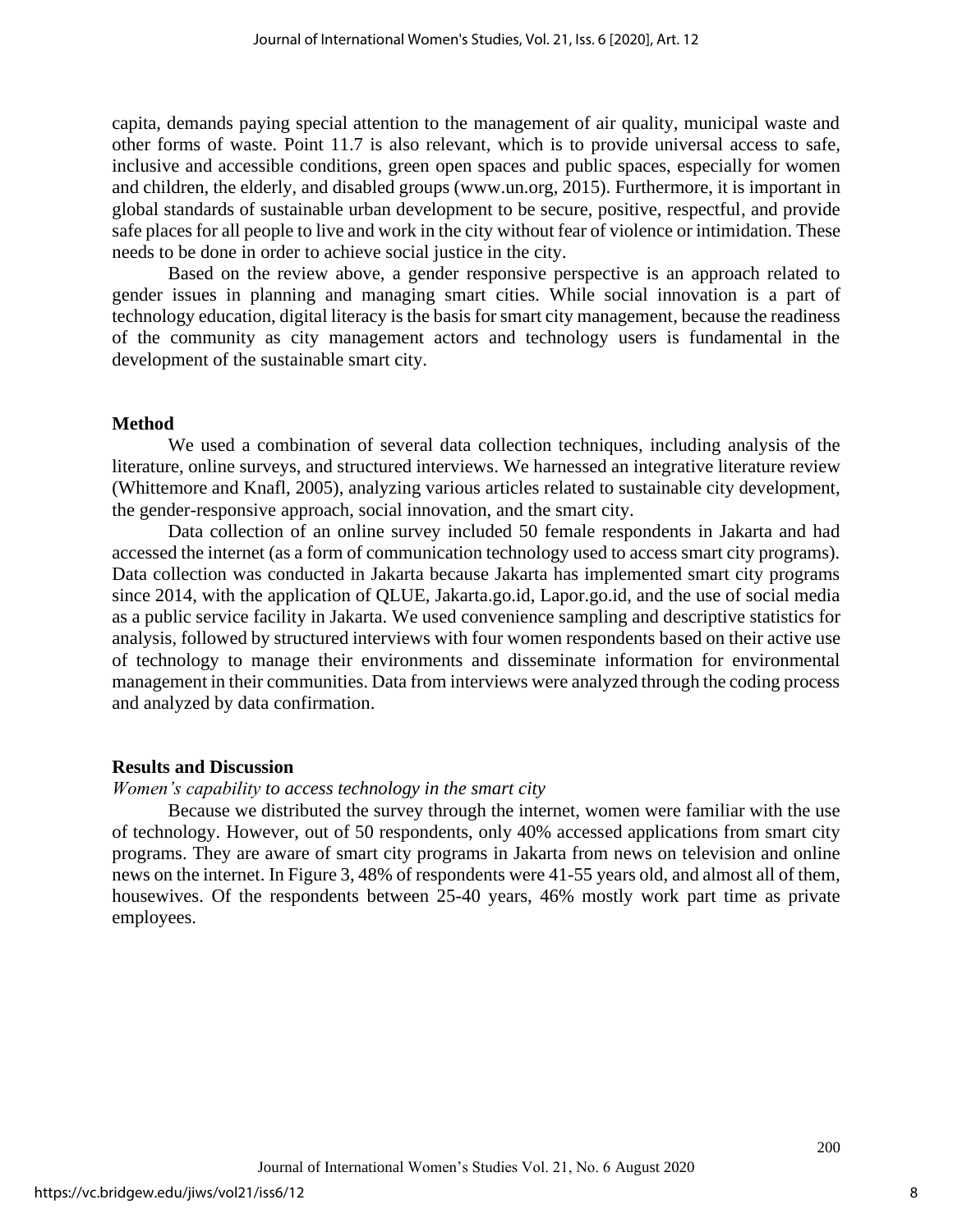

## **Figure 3. An overview of the age of the respondents**

## **Figure 4. Women's access to technology applications from smart city programs in Jakarta, Indonesia**



Regarding women's socialization into smart city programs, respondents reported that they were still lacking. They suggested that more specific information is needed in terms how to access and use mechanisms. Respondents understand the important role of technology is to provide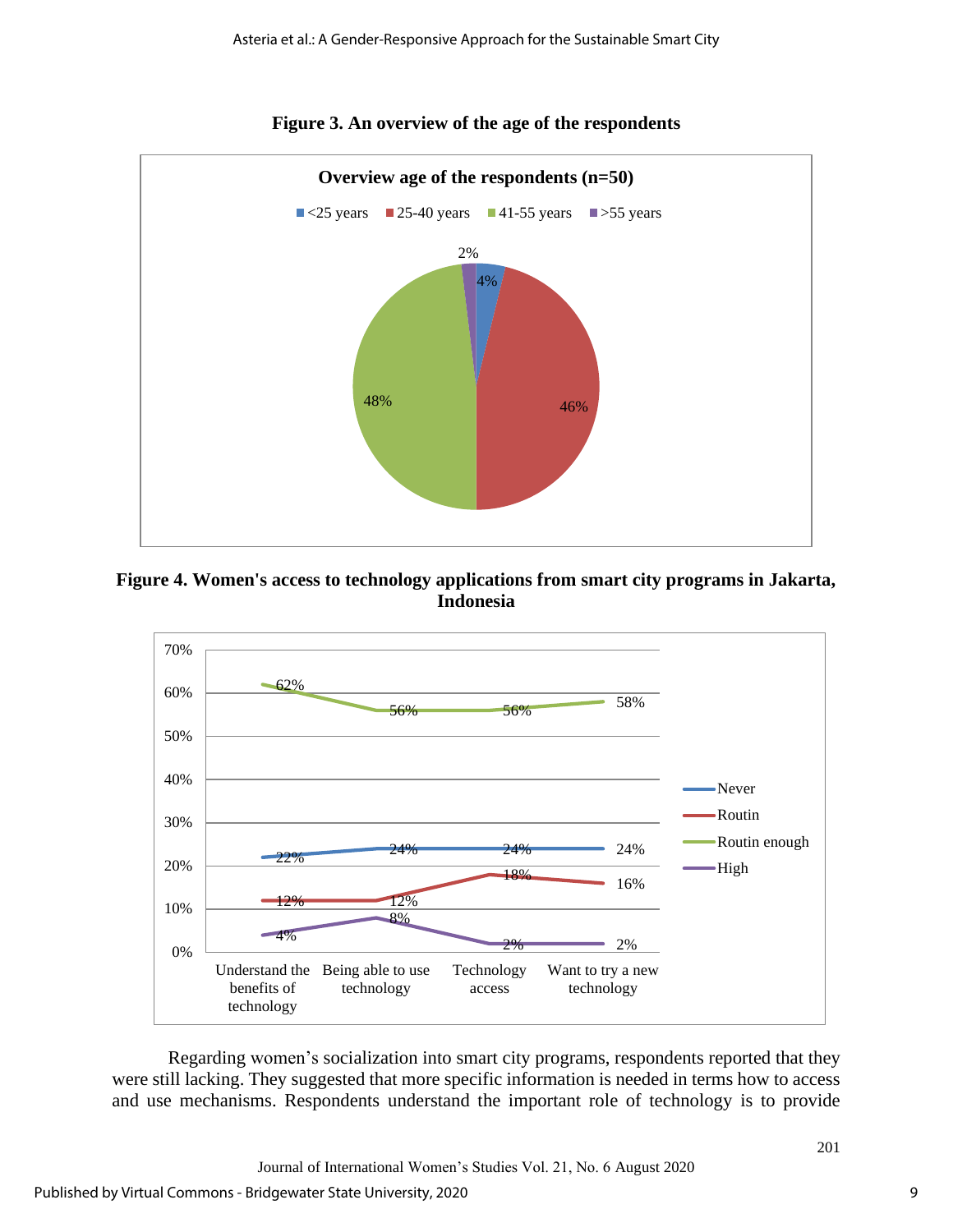convenience for access to public services in Jakarta. However, only 56% of respondents use it routinely, even though they are able to use the application and use the Jakarta.go.id website that provides information about the city. In addition, Figure 4 shows that there are still 22% who have never accessed the information, because they do not know how to access it and its benefits. Fiftyeight percent of the women are willing to use the new technology; however, the use of technology also needs to be realigned with the main needs of citizens as users.



**Figure 5. Smart city applications: Ranking of issues**

In Figure 5, a ranking of issues that need solutions are displayed on the applications of Jakarta smart city programs. Ranking first is the issue of poverty, which was chosen by 70% of respondents, followed by environmental issues, chosen by 32% of the respondents; economic problems:18%, and security issues, 16%. The issue of poverty is related to the level of welfare and income, which remains a problem and is connected to the environmental problems of waste and flooding.

Based on the results of interviews with the four informants, they were able to use the "Gofood" and "Zomato" applications which have been working with the Jakarta government in implementing smart city programs. Informants have benefited from the ease of ordering food and knowing the conditions of the road by using the "waze" application. However, they do not yet know the procedure for submitting complaints through QLUE, report.go.id, or social media in the form of Twitter, Facebook, and e-mail to the government of Jakarta. As informant 4 noted:

"... Women are also very important to provide input to the government. Yes, unfortunately, they cannot, I also cannot give advice to the village." (Informant 4)

The use of technology clearly needs to be aligned with the conditions of the community, especially for women who have different aspirations and needs compared to male citizens. Moreover, more optimal socialization is needed regarding the application of technology from the smart city program and it is necessary to develop access for women to increase women's participation.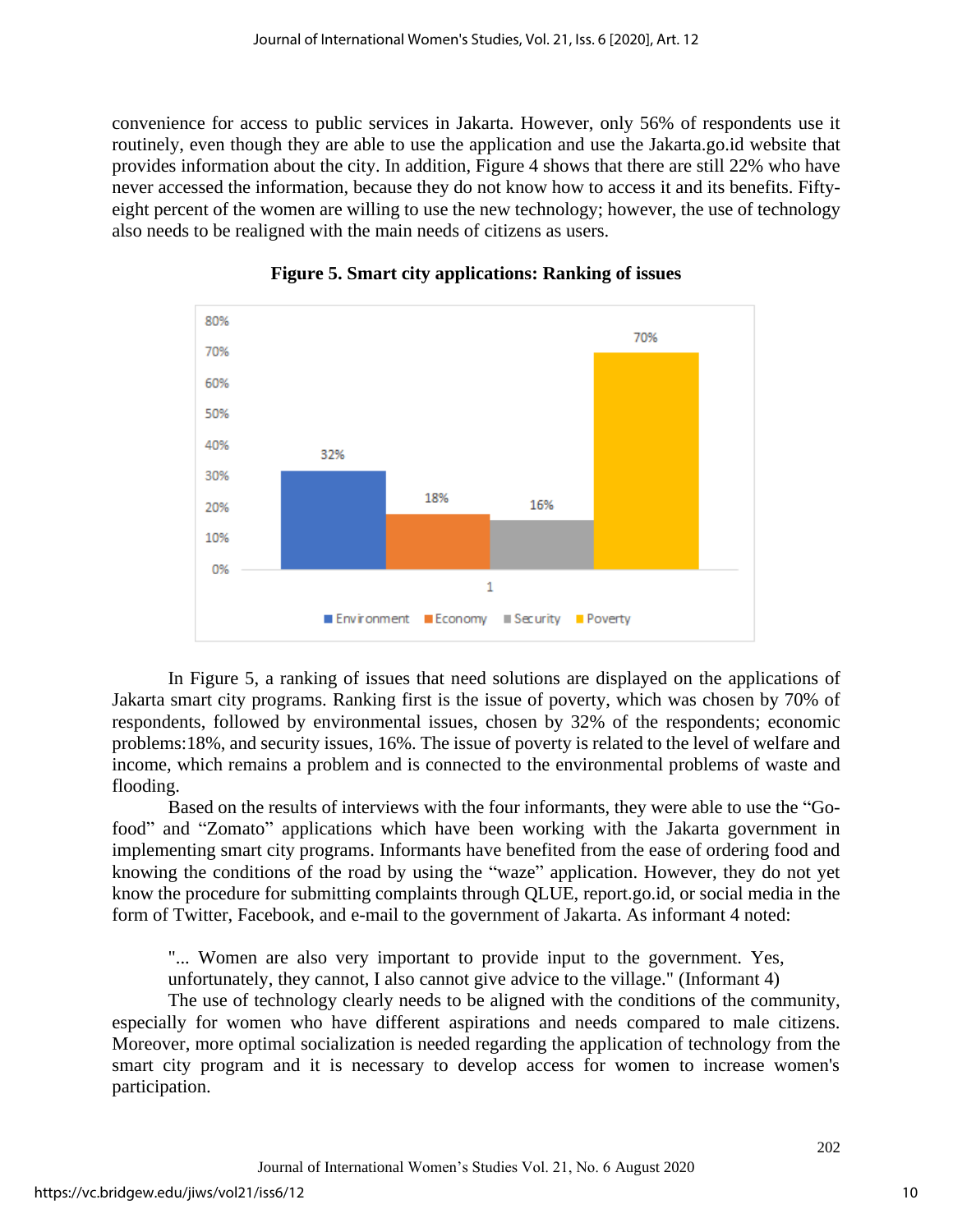#### **Discussion and Recommendations**

Urban digital technologies can reshape citizens' participation and social interaction with city planning. As users of technology they can access social media to share knowledge and explore creativity (Townsend, 2013). The implementation of social innovation requires the support of various stakeholders, because it needs the integration of the government (institutions) through policies and regulations, the availability of technology through partnerships with the private sector, and community involvement. The accessible use of applications is necessary to enhance the quality of life, especially in megacities (as cited in Nam and Pardo, 2011). Even in smaller cities, such as the Boise Smart City Initiative (2002) education renders the city more attractive. Businesses activity and organizations can develop dynamic learning environments (as cited in Nam and Pardo, 2011). Social interaction between communities within the city is also very important for the implementation of learning processes in order to support social innovation.

Indonesia is relatively new to smart city planning; therefore, smart city management is not yet focused on gender equality. Instead, it is focused on technology's capacity to close gaps between people's demands for city services and the capability of the service providers. Pesti et al (2017) studied the emergence of some local governments that have developed their districts as smart cities. For example, Bandung and Surabaya have developed their information and technology to include public services, apparatus performance, citizen interaction, and open data. In Surabaya city the e-Government concept also covers the Innovation of Electronic Regional Development and Community Services. Canares et al. (2017) has argued that there remain challenges in Jakarta's inclusion of these applications because they depend on access to smartphone technology. There are also concerns that the government has not been 'marketing' the Jakarta Smart City initiative sufficiently to attract widespread adoption. Local leaders have an important role to play in encouraging the use of technology for the ease of society (Mahesa *et al*, 2019).

Smart city theories recognize the significance of gender equality and empowerment for women and girls and the centrality of the SDGs in achieving these goals. The results of this study indicate that it is necessary to consider the different perspectives in planning and management phases to achieve social justice for all communities using gender responsive approaches. Social innovation in smart cities requires an understanding of technology users through community empowerment, especially for women, to solve the challenges of women's participation to access and use. The ways to improve women's access and participation are through support for women's participation and improving women's leadership in urban governance and community development. Moreover, technology applications must be developed with a gender-sensitive perspective and collaboration among stakeholders, including implementing a gender approach to environmental management education (Asteria *et al* 2018). Figure 6 shows the relationship between a gender responsive approach and social innovation in relation to smart city planning and management.

#### **Figure 6. Framework of gender responsive approach in smart city planning**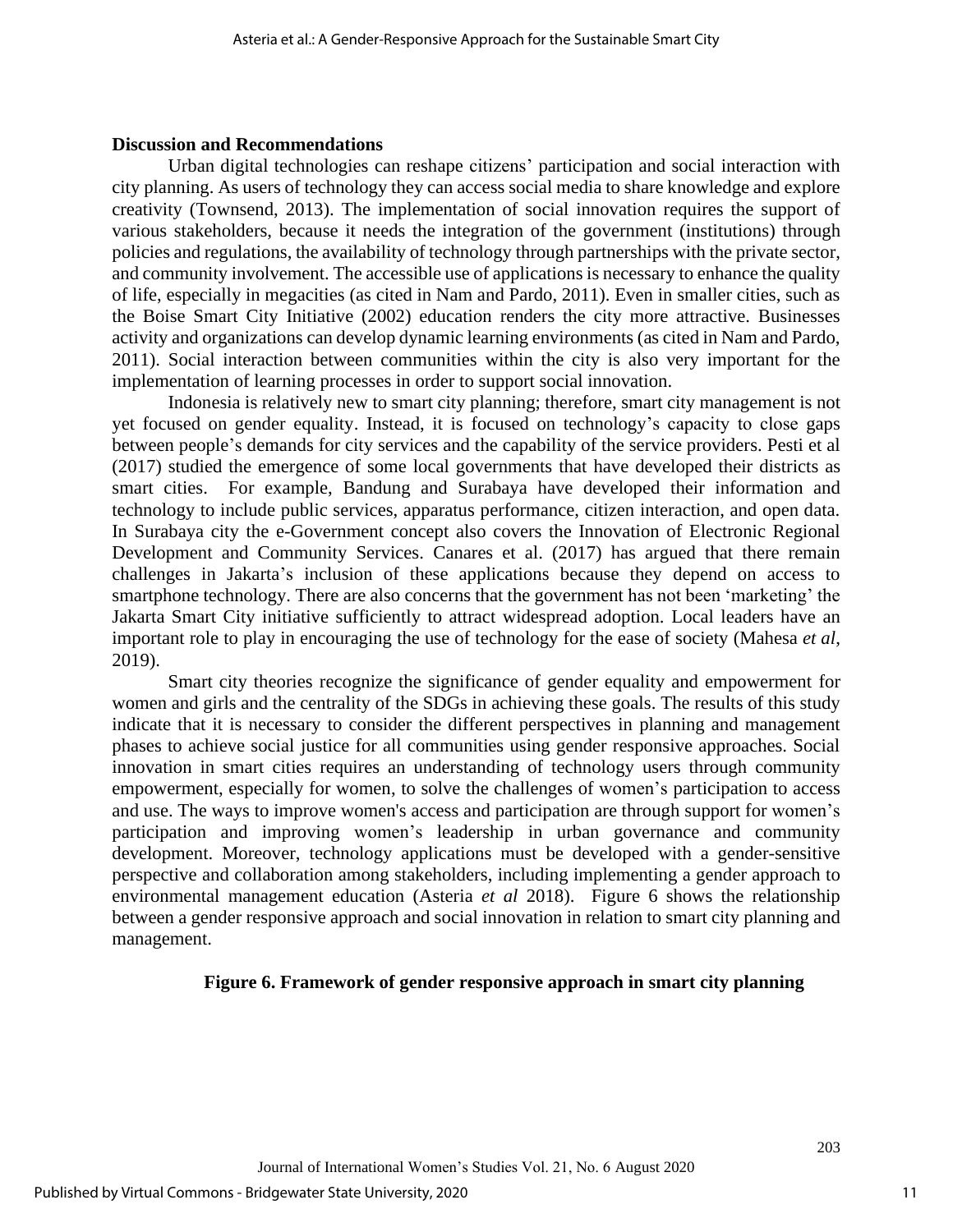

In Figure 6 above, the human aspect category includes raising creativity, social learning, and education for citizens. Ideally, the smart city is a center of higher education and a smart workforce. Exploring creative capabilities and human skills is very important for smart city management (Malek, 2009). The government should integrate IT system and data quality to gain effective and efficient smart city management, especially for citizens through geospatial data (Axellson et al., 2013). The government must have the capacity to encapsulate and evaluate mechanism of collaboration, cooperation, partnership, citizens' engagement, and citizens' participation. These conditions have to be supported by good leadership in order to achieve successful smart city across services in their planning and implementation.

Therefore, we recommend increasing women's roles in environmental conservation programs as one pathway to include women in the planning of sustainable smart cities. In terms of further research, we recommend further studies through a qualitative lens that uses in-depth interview techniques to explore women's knowledge and experiences in the use of technology for smart cities. Furthermore, governments should implement collaborations between stakeholders in the smart city and demonstrate their support for social innovations by collaborating with academics and implementing organizations.

#### **Acknowledgements**

We gratefully acknowledge financial support from Ministry Research, Technology and Higher Education (Kemristekdikti) 2018 with Program Penelitian Dasar Unggulan Perguruan Tinggi (PDUPT) 2018, Directorate of Research and Community Service, Universityas Indonesia with contract number: 305/UN.2. R3.1/HKP05.00/2018. This paper is a development of a paper that was presented at The 3rd Asia-Pacific Research in Social Sciences and Humanities (APRiSH) 2018 organized by Universitas Indonesia in Jakarta, Indonesia.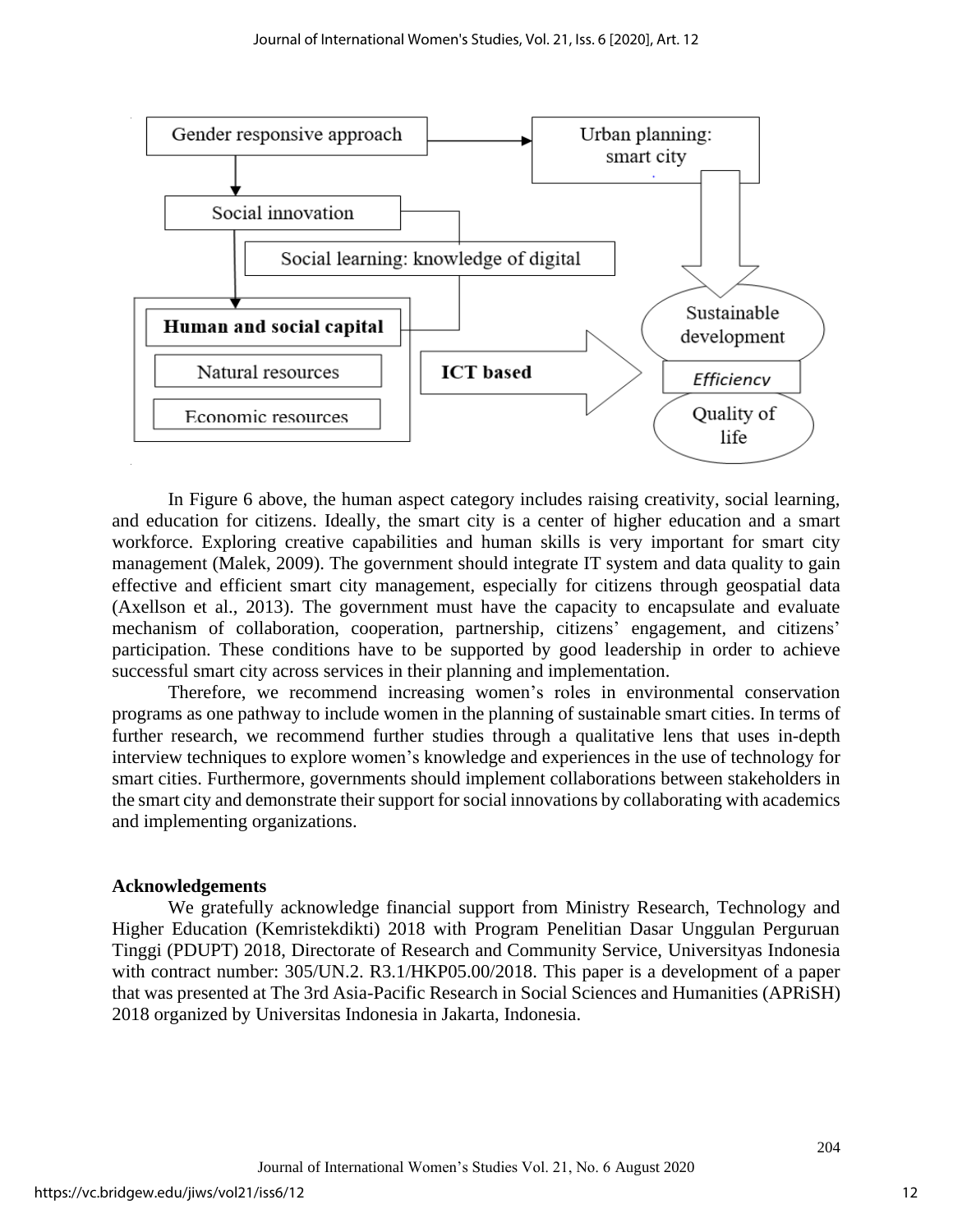## **References**

- Ahvenniemi, H., Huovila, A., Pinto-Seppä, I., and Airaksinen, M. (2017). What are the differences between sustainable and smart cities? *Cities, 60*, 234–245.
- Amanatidou, E., Gagliardi, D., and Cox, D. (2018). *Social engagement: Towards a typology of social innovation*. Manchester: MIOIR/MBS Working Paper Series-Working Paper 82.10.13140/RG.2.2.28787.84002
- Anderson, J. And Miles, K. (2015). *The state of the field of gender lens investing*. Haddam, CT: Criterion Institute
- Angelidou, M. (2014). Smart city policies: A spatial approach. *Cities, 41*, S3–S11.
- Angelidou, M., Psaltoglou, A., Komninos, N., Kakderi, C., Tsarchopoulos, P. and Panori, A. (2018). Enhancing sustainable urban development through smart city applications. *Journal of Science and Technology Policy Management, 9* (2), 146–169.
- ASCIMER (Assessing Smart City Initiatives for the Mediterranean Region). (2017). *Assessment methodology for smart city projects: Application to the Mediterranean Region*. European Investment Bank under the EIB University Research Sponsorship Programme (EIBURS).
- Asteria, D., Budidarmono, Herdiansyah, H., and Ni'mah, N.L. (2018). Gender sensitive education in watershed management to support environmental friendly city. *[IOP](http://iopscience.iop.org/journal/1755-1315)  [Conference Series: Earth and Environmental Science,](http://iopscience.iop.org/journal/1755-1315) [126](http://iopscience.iop.org/volume/1755-1315/126)*, [1,](http://iopscience.iop.org/issue/1755-1315/126/1) 012146
- Avelino, F., Wittmayer, J.M., Pel, B., Weaver, P., Dumitru, A., Haxeltine, A., Kemp, R.,Jørgensen, M.S., Bauler, T., Ruijsink, S., O'Riordan, T., 2017. Transformative social innovation and (dis)empowerment. *Technological Forecasting and Social Change*. <https://doi.org/10.1016/j.techfore.2017.05.002>
- Axelsson, K., Melin, U., and Lindgren, I. (2013). Public e-services for agency efficiency and citizen benefit: Findings from a stakeholder centered analysis. *Government Information Quarterly, 30*, 10–22.
- Ayob, N., Teasdale, S., and Fagan, K. (2016). How social innovation 'came to be': tracing the evolution of a contested concept. *Journal of Social Policy, 45*(4), 635–653.
- BEPA (Bureau of Policy Advisors, European Commission). (2011). *Empowering people, driving change. Social Innovation in the European Union*. Luxembourg: Publications Office of the European Union.
- Brandsen, T., Evers, A., Cattacin, S., and Zimmer, A. (2016). Social innovation: a sympathetic and critical interpretation. In: Brandsen, T., Cattacin, S., Evers, A., and Zimmer, A. (Eds.). *Social innovations in the urban context*, Springer, Heidelberg, 3–19.
- Canares, M., Putri, D., Karlina, M., and Tanya, J. (2017). *How do citizens benefit from a smart city? A case study of Jakarta, Indonesia*. Washington, DC: World Wide Web Foundation.
- Dizdaroglu, D. and Yigitcanlar, T. (2016). Integrating urban ecosystem sustainability assessment into policy-making: Insights from the gold Coast City. *Journal of Environmental Planning and Management, 59* (11), 1982–2006.
- Edwards-Schachter, M., and Wallace, M. L. (2017). 'Shaken, but not stirred': Sixty years of defining social innovation. *Technological Forecasting and Social Change, 119*, 64-79.
- Farmer, J., Carlisle, K., Dickson-Swift, V., Teasdale, S., Kenny, A., Taylor, J., Croker, F., Marini, K., and Gussy, M. (2018). Applying social innovation theory to examine how community co-designed health services develop: using a case study approach and mixed methods. *BMC Health Services Research, 18*, 68.
- Hölsgens, R., Lübke, S., Hasselkuß, M., 2018. Social innovations in the German energy transition: an attempt to use the heuristics of the multi-level perspective of transitions to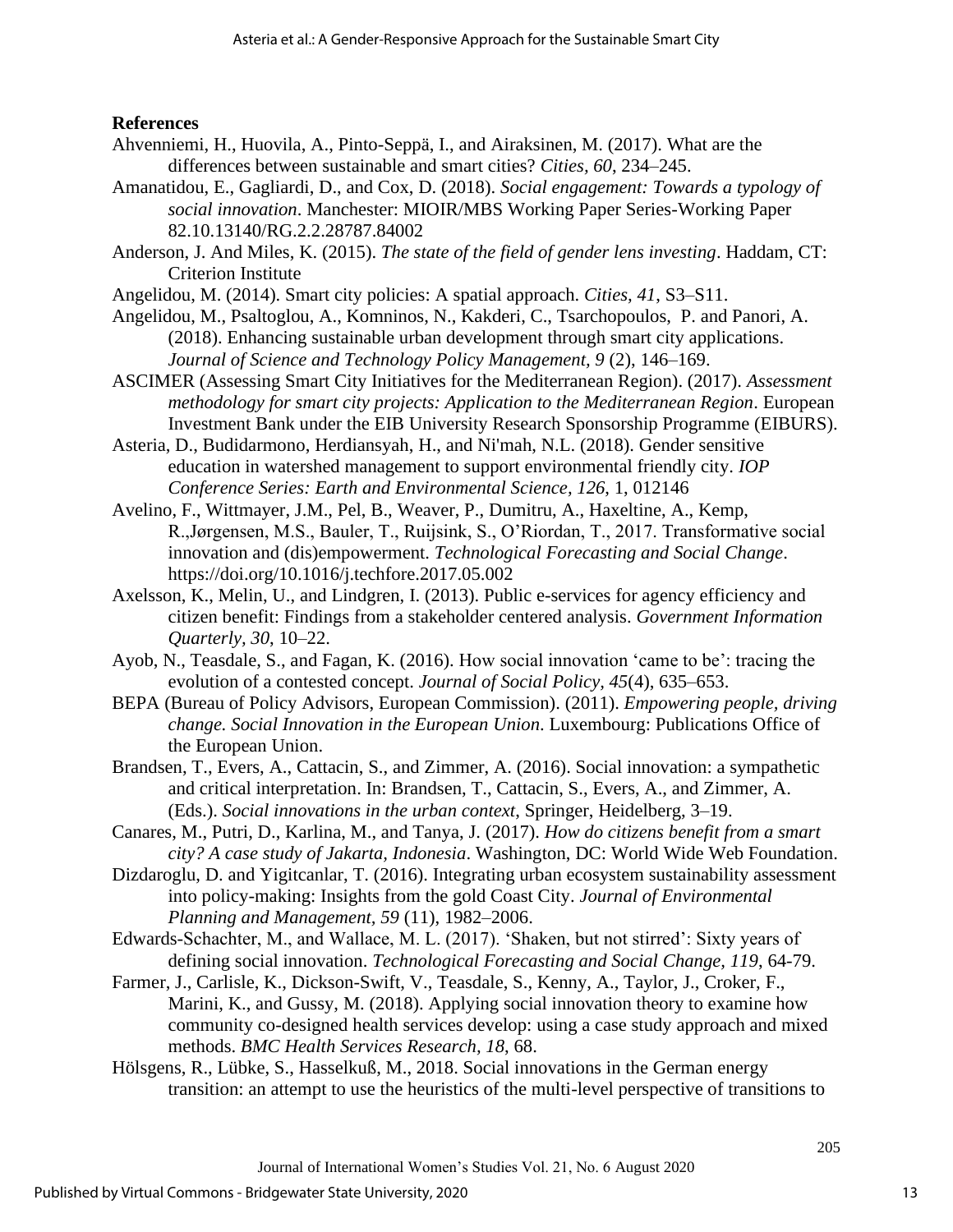analyze the diffusion process of social innovations*. Energy, Sustainability and Society* 8. <https://doi.org/10.1186/s13705-018-0150-7>

- Howaldt, J. and Hochgerner, J. (2018). Desperately seeking: A shared understanding of social innovation. In J. Howaldt, C. Kaletka, A. Schröder, & M. Zirngiebl (Eds.), *Atlas of Social Innovation - New Practices for a Better Future* (pp. 18-21). Dortmund: Sozialforschungsstelle, TU Dortmund.
- Howaldt, J.; Schröder, A.; Butzin, A.; and Rehfeld, D. (Eds.). (2017). Towards a General Theory and Typology of Social Innovation. SI-DRIVE Deliverable 1.6. https://www.sidrive.eu/wpcontent/uploads/2018/01/SI-DRIVE-Deliverable-D1\_6-Theory-Report-2017 final-20180131.pdf
- IEEE. (2016). Smart Cities. Available from: http://smartcities.ieee.org/about (Accessed 10th June 2018).
- Jahan, M. (2008). The Impact of Environmental Degradation on Women in Bangladesh an Overview. *Journal Asian Affair, 30* (2), 5-15.
- Jong, M., Joss, S., Schraven, D., Zhan, C., and Weijnen, M. (2015). Sustainable–smart–resilient– low carbon–eco–knowledge cities; making sense of a multitude of concepts promoting sustainable urbanization. *Journal of Cleaner Production, 109*, 25–38.
- Kahler, A. (2011). Examining exclusion in woman-inventor patenting: A comparison of educational trends and patent data in the era of computer engineer Barbie. *Journal of Gender, Social Policy & the Law, 19*, 773–798.
- Lindberg, M. and Forsberg, L. (2015). Gendered social innovation—a theoretical lens for analysing structural transformation in organisations and society. *Helena Karlberg,3*, 472– 483.
- Lombardi, P., Giordano, S., Farouh, H., and Yousef, W. (2012). Modelling the Smart City Performance. *Innovation: The European Journal of Social Science Research, 25*(2), 137– 149.
- Mahesa, R., Yudoko, G., Anggoro, Y. (2019). Dataset on the sustainable smart city development in Indonesia. *Data in Brief*, 25, 104098
- Malek, J.A. (2009). Informative global community development index of informative smart city. *Proceedings of the 8th WSEAS International Conference on Education and Educational Technology (Genova, Italy, Oct 17-19).*
- Mizuno, K., Sri Wahyuni, E., Wada, T., & Matsubayashi, K. (2018). The Welfare of Elderly People In Rural West Java: Economy, Health and Vernacular Care. *Journal of Environmental Science and Sustainable Development*, 1 (1), 100–115. https://doi:10.7454/jessd.v1i1.9
- Nam, T. and Pardo, T.A. (2011). Conceptualizing smart city with dimensions of technology, people, and institutions. *Proceedings of the 12th annual international digital government research conference*, 282–291.
- Pesch, U., Spekkink, W., Quist, J., (2018). Local sustainability initiatives: innovation and civic engagement in societal experiments. *European Planning Studies,* 1–18. <https://doi.org/10.1080/09654313.2018.1464549>
- Pesti, P., Sucherly, Effendi, N., Cahyandito, M.F.2019 The influence of institution partnership and innovation management on the smart city reputation, Journal of Entrepreneurship Education, 22(3)

14